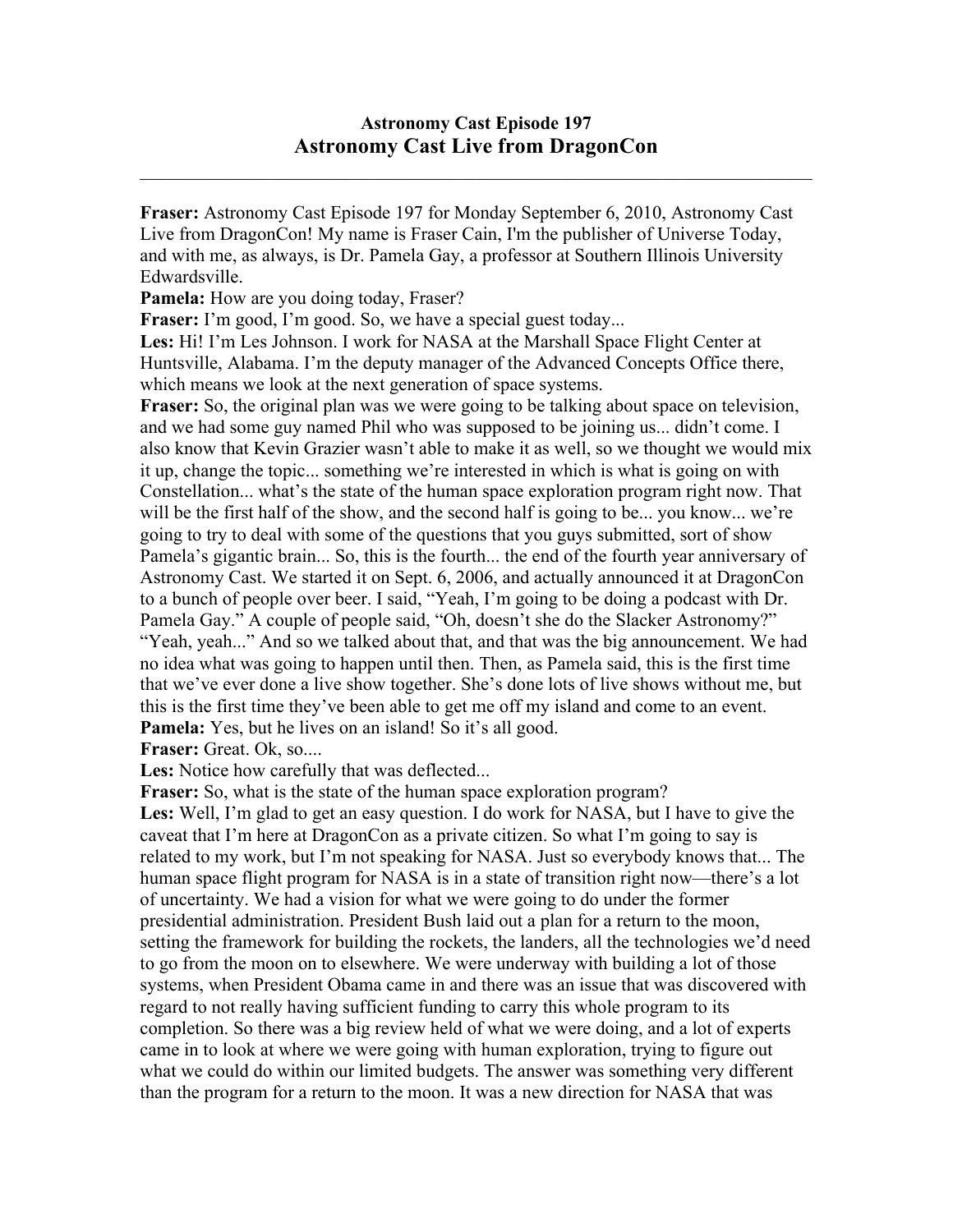proposed by the President earlier this year which would cancel the whole plan for returning to the moon, and the rockets, and the technologies that were being developed to do that. It would instead focus on commercial enterprise taking people to low Earth orbit, for resupplying the Space Station, and doing a heavy investment in technology to have some kind of a breakthrough that would enable human exploration to be more affordable and sustainable in the future. And that's kind of where we are, and unfortunately, we don't know yet what's going to happen this year because Congress hasn't decided to go along with the President's budget, and we aren't really continuing on the previous plan, so NASA's kind of in the state of in between two programs and we're not really sure where we're going until the Congress gets finished doing what it does.

**Pamela:** One of the things that as an outside observer, I do have funding from NASA but I'm a university faculty member, and I'm also not representing NASA here... unless I'm handing you a comic book in which case I am... and please take comic books later... So, with the Constellation mission, this wonderful decision in some ways was made to take existing technologies and tweak them a little bit. Take the SRB's from the Space Shuttle and tweak them a little bit. Take every technology we'd already invested in and been using since I was 5 years old and make it re-purposed. But if any of you have ever completely redesigned your house without tearing it down, you know sometimes it really is easier to gut the house down to the basement and start over. I think a lot of what was determined was sometimes you need to gut your rockets all the way out of, well, your rocket book, and start the book over with a completely new design that is what today's five-year-olds are going to grow up with.

Fraser: But isn't that kind of the same story that's kind of being said again and again, right... Oh, you know what we need to do is go back from scratch, rethink the program, figure out what our new goals are, we need a grand plan... then four years later... another party comes in... they want to rethink the plan. Is this just the future of human space exploration?

**Les:** Well, I hope not. I think there is some of that, and we can't forget that NASA is an agency of the federal government. So ultimately, when you, the people, make a decision in terms of the leadership of the government, you're making a decision ultimately about what NASA is going to be doing. And the presidential candidates in any election usually somewhere way down in their platform or in some stump speech somewhere will have a statement or two about what they want to do with NASA. It's just inevitable, as a part of our system, that when we have a presidential change, we have a change in potential direction for NASA. We're going to do more science or less science, what are we going to do with human exploration vs. not... Given that it takes us more than a presidential term... more than four years... to build these systems, that can lead to problems. If the vision changes dramatically, a lot of work that you've put into this just goes away. **Fraser:** But is it almost... like is it fundamentally... I don't want to say impossible, but it's almost like you've got to have the launchers and you've got to have the landers and you've got to have the launch platforms and you've got to have the infrastructure and you've got to have the people in Huntsville and the people in California and they've all got to have their jobs and it's all got to be put together... At a certain point it takes 10 years... it takes 20 years to see that vision through and there's no way that can withstand the political process. And it's my impression that we're seeing that play out.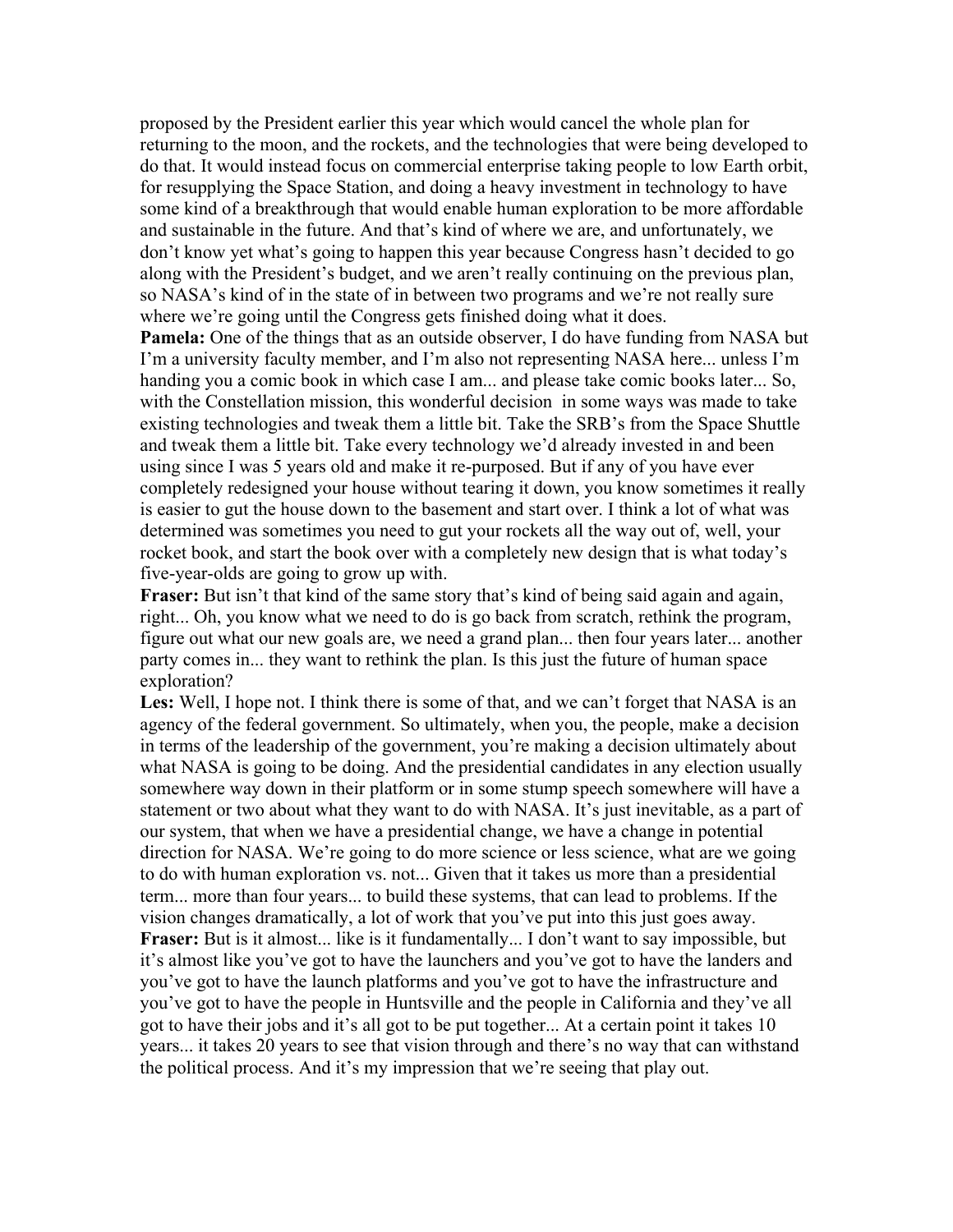**Pamela:** There's one new hope for longevity that I'll be interested to see where you stand on this... With the current budgets, in both the House and the Senate and the Executive budgets, there's money set aside for the commercial space agencies. Except in Obama's budget, the amount set aside is less than what we use to subsidize Amtrak. So when you start looking at the proportion that way... and it's a whole lot less than we use to subsidize the entry ports for people taking cruises... That's about 8 billion dollars a year... that kind of confused me. By subsidizing the commercial space agents, the commercial space firms, we are creating an environment where people who aren't at the leisure of the Congress to do what they do, are able to dream big. My hope is that we're maybe 10 years away from seeing a Pan-Am TWA style competition for human space flight as we saw for manned airplanes going across the ocean a couple decades ago.

**Fraser:** So it would be like... Monday September 6, 2020? Should I book my flight? **Pamela:** Sure, I'm willing to go with that.

**Les:** I think it's unfortunate that you picked Pan-Am and TWA because I don't think they fly anymore...

**Pamela:** No... no...

**Fraser:** No, but they made the commercials, right?

**Les:** But, but I'm with you. I saw 2001 and we had Pan-Am going up to the space station in 2001. No I think one of the great things that's happened in the last 10 years is commercial space. As in a previous panel we were talking about this, the notion of someone who's not an official government astronaut or a millionaire—right?—going to space is suddenly a potential reality... not for most of us, but for people who are definitely a larger number of people than there are millionaires. For a few hundred thousand dollars, someone can buy a seat on a suborbital flight and actually go to space. Now, 10 years ago, that would have been science fiction. But, that's going to start happening in just a few years. To me, that is just way cool, and I wish I made more money than I do because I would love to sign up and do that. But that's not the same thing as going to orbit, and that's something we have to be really clear on. It's a lot harder to go to orbit. It's all about energy. To build the rockets to get the speed you need to have to go to orbit, it's a lot tougher job. And there are companies that can do that, but those aren't going to be companies where you'll be able to buy a seat for the money that's in your IRA, or in your house equity. You'll still need more money than that.

**Pamela:** Yeah, but the stuff Elon Musk is doing really gives me hope that we will have companies building rockets that can meet the needs of AT&T, can meet the needs of all the television networks who need their satellites put up into different orbits, that can take supplies to and fro with the International Space Station. We proved before most of the people who are in this room were born, but not all of you, that you can take a missile and put people on the top of it and get them into space. Well, we're redesigning our missiles to launch the Space Station and it's not a far cry to put people on top of those as well... it's just harder.

**Fraser:** So, with the Constellation program, the plan was the end of this decade some of the missions would start going back, feet would be on the moon in 2020... kind of... so what would you say is now the timeline?

Les: That's to be decided. I mean that's the big frustration... we don't know. Fraser: For sure, but I mean... you know...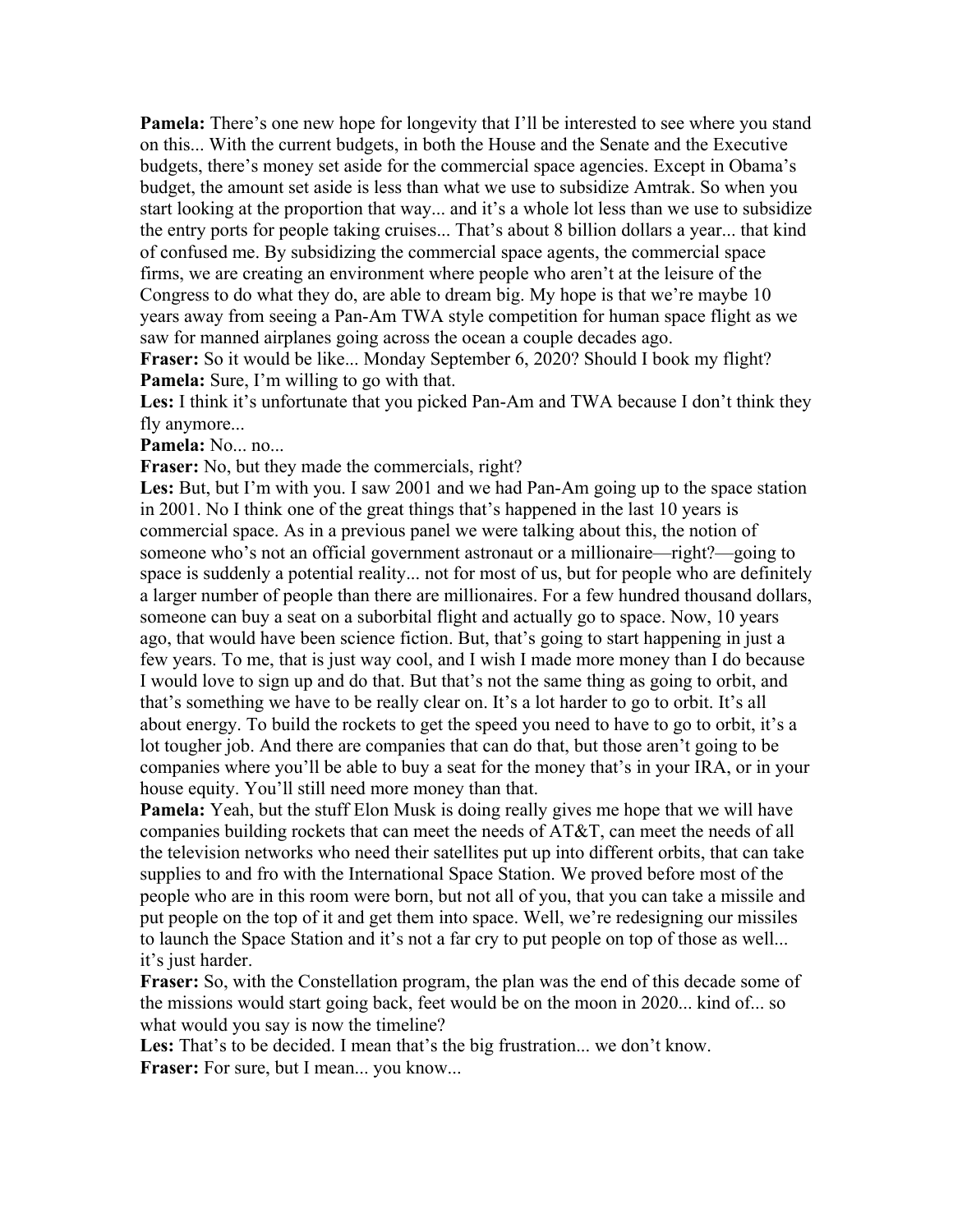**Les:** Because if the President's vision is implemented, then we'll have private industry taking people to the Space Station and resupplying the Space Station. Humans won't go anywhere until after 2020. If we were to get the funding to go implement project Constellation as it was conceived and was insufficiently funded, then we might be able to do that at or before 2020. We seem to be on a third path, now, which is kind of a hybrid between the two. The destination has been given to us as a near-Earth object, but there's no firm date attached to that. It's more like go as far as you can as the money allows you to do it.

**Fraser:** I'm actually really excited by that as a destination. You talk to a lot of people and they're like... "We should go back to the moon!" But I actually think going to an asteroid is a much more doable target... there's a lot of really good science that can be done... it doesn't require as much infrastructure and is a better bridge to a space-faring civilization, so I actually really like that.

Les: I like the idea of going just about anywhere...

**Fraser:** So do you feel like... my feeling is that with the government and with the way that they have handled the space exploration and the Shuttle and all that... it kind of sucks the oxygen out a bit of the private firms being able to do their thing... being able to raise funds, being able to... I know that a lot of the private companies have felt like they had a really hard time making headway and it's almost like they're working at cross purposes with the government. Do you think those days are over now? Do you think the private agencies have a better environment now?

Les: Well I guess to make one thing clear here, NASA doesn't... we don't fly the rockets. Most of the stuff that we launch... our science payloads... we buy a commerciallyprovided rocket from a Boeing or a Lockheed-Martin or private companies who sell these launch services.

**Pamela:** The Space Shuttle is the exception...

**Les:** The Space Shuttle is the exception, but even there we pay companies and industry to go do that. It's a lot of NASA people, but it's a lot of industry that is doing that too. I think the difference between the "new space" and what people would call the "old space" is that the new space wants to do it from an entrepreneurial point of view of we're going to go do it independent of your money and make this happen, and then you buy the services from us... is kind of the vision that they have. And I'm not sure about the business case for that without the guaranteed government purchase of products. I'm not an expert on that. But I am excited about it. I think competition is good. I think it would benefit all of us if there were more competition because that would drive down prices and make it a more affordable thing. So, I'm in favor of it.

**Pamela:** So, one of the things that's been fascinating for me to watch as someone who gets to see a lot of the addresses by Charlie Bolden, by many different representatives from NASA is what you just said about "We don't know when," "We don't know exactly what right now..." is the first honest timeline we've been given from NASA in about ten years.

**Fraser:** Yeah... we have no idea... thank you.

**Pamela:** And the delightful thing about it, though, is in the big formal Town Hall Addresses this has been followed by them outlining of a plan where we're going to enjoin these forums, we're going to bring in the experts from academia, the experts from industry, the experts who are currently in NASA... get them talking to one another and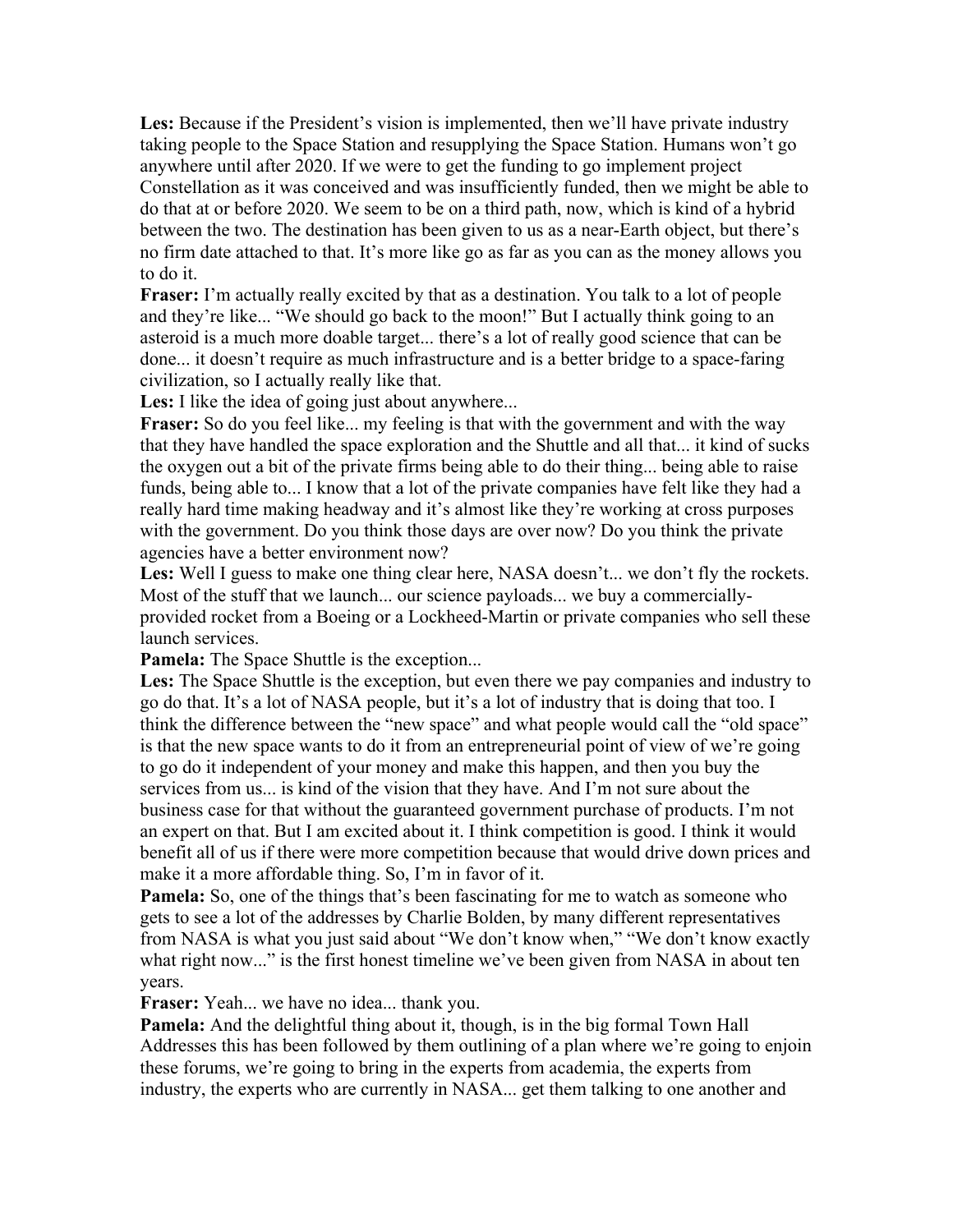figure out what is realistic, what is needed, what are our goals. They're building this into a long-term framework. In both astronomy on the space mission directorate side of NASA and in planetary sciences, we just finished a process where the entire community sat down under the guidance of the National Academies of Science and came up with tenyear plans... decadal surveys... to guide our long-term vision. So, we're starting with a plan instead of with a presidential proclamation... which is cool and awesome and you can use it to inspire small children... but it's not the way to figure out if you have the economics right.

**Fraser:** Well, how much overlap is there between the science goals and the human space exploration goals? Because I think...

**Pamela:** We want big rockets.

**Fraser:** Yeah... of course....

**Pamela:** The awesome thing about the Constellation program as it was is you could take the largest heavy lift of the three, stick the Gemini telescope as it is built for on the ground for gravity, and just launch it. Now, we would never, ever, ever do that... that's a waste of fuel. But the idea that we can start putting tractably really large science payloads in space is an awesome thing. So we need that heavy lift capacity.

**Les:** In our office, we actually did some studies that support the decadal survey in astrophysics for the ATLAST telescope, which is basically taking, inside the launch faring of the vehicle, the big heavy lift which would be for carrying people and putting a telescope designed for being put in space. A huge, huge telescope—6 meters in aperture, which is huge. We also looked at a mission to Titan... to actually go down to Titan and do a sample return mission from Titan using one of these heavy lift vehicles. So, there's lots of things you could do in robotic space and science if you had this capability that you're really developing first and foremost for sending people.

**Fraser:** Right... and that rocket's been cancelled, right?

Les: Right now the Ares V has been cancelled, but in the Congress... in the Senate side... there is discussion of restoring funding for a heavy-lift rocket, similar to what the Ares V would have been. So we may actually see that vehicle get built.

**Pamela:** Now in the news I've seen reports that Charlie Bolden has said that some of the NASA centers keep doing what you're doing with keeping Constellation rolling. Is that true or is that misreporting?

**Les:** Being asked if your administrator said the truth or not is not a good question for a NASA person....

**Pamela:** No, I'm asking if the journalist said the truth or not... the journalist, the journalist...

**Les:** Ok...

**Pamela:** Is the news lying?

**Les:** Yeah, yeah, yeah... I'm just kidding... See there are... I can't.... the answer is we are really in a period of incredible uncertainty right now because it depends on what the Congress does. The President directs... the Congress funds. You get direction but have no money, you don't get very far, right? So it really is going to depend on how these negotiations between the House and the Senate and the White House come out on what NASA is going to be doing. And the honest answer, from where we sit, is that we are literally at Marshall planning for three possible futures come October 1, which is the beginning of the fiscal year, because we don't know yet what the Presidential direction is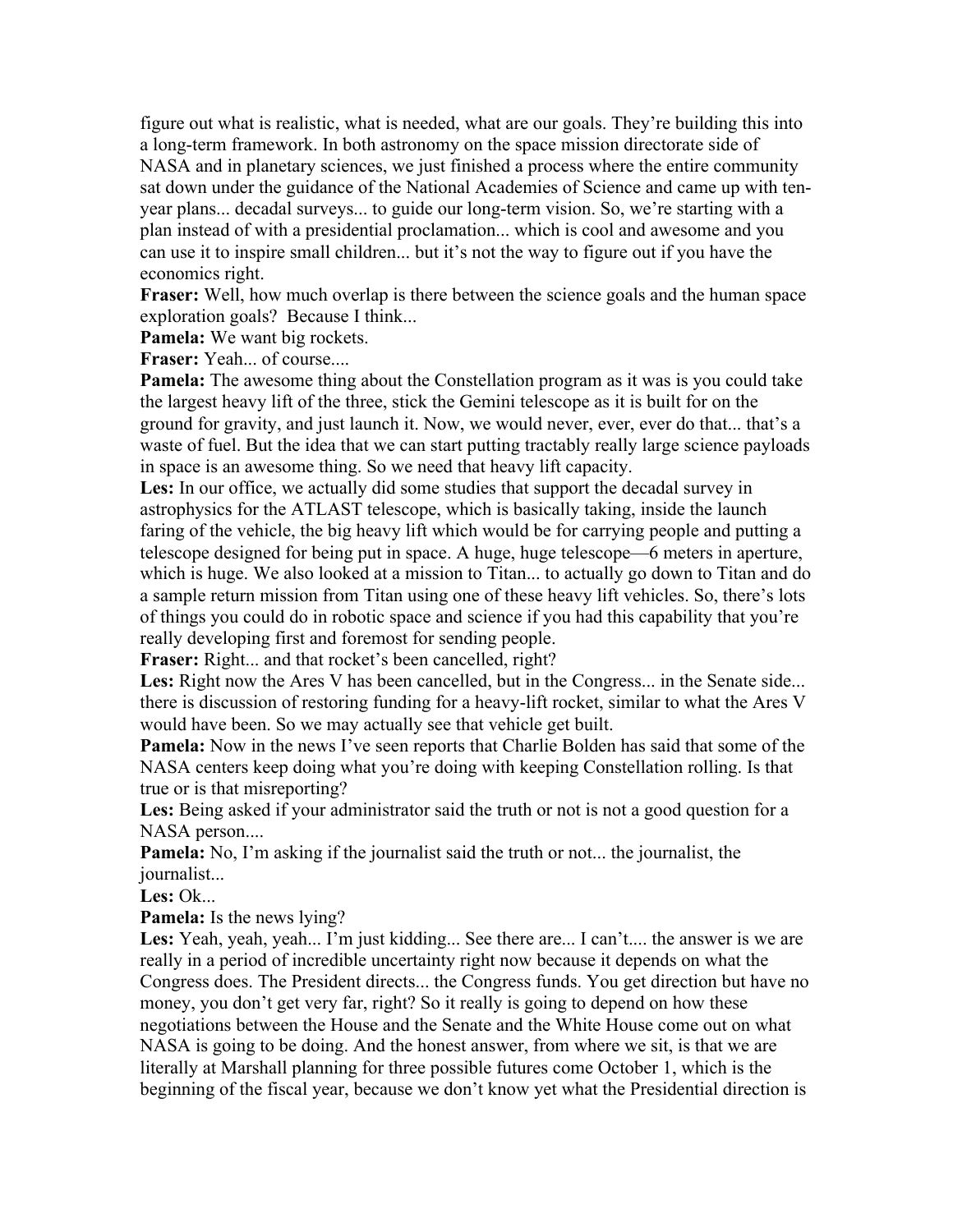going to be. Now from the point of view of what's funded, the law says that if you go into what's called a continuing resolution, which is where they don't give us a budget... they just basically say we need a little bit more time, keep doing what you're doing... we're going to keep doing Constellation.

## **Fraser:** Right.

**Les:** Ok, because that's what we're doing, and by law we can't start something new unless Congress appropriates the funds to do it. So, something will happen October 1, and if inaction on the part of the Congress, it will be the continuation of Constellation. **Fraser:** Right. And...

## **Pamela:** But...

**Fraser:** Oh, go ahead...

**Pamela:** But what's cool to watch, though, is all of the international partnerships going in to this because we live in a global age and I think when a lot of people have the "oh 'expletives'" realization of we have a really awesome space station that will finally be fully operational... The space station will be fully operational... no laughter? Ok... Just as we lose the Space Shuttle, there is the realization that we can partner with others. The Soviet... the former Soviet Union... Russia... I was there when it was the Soviet Union and I still misname it... Russia can continue to partner with us and carry us up. We're working closely with the Indians, we're working very closely with JAXA, the Japanese space agency. Just in the past 10 years I've seen this wonderful thing happen in the planetary sciences. Where pretty much every new mission going up has a suite of instruments, each from a different nation. We're figuring out how to make space international, even if we're not that successful here on Earth. So even if NASA doesn't necessarily have everything we need for a while due to our country basically redefining itself, we have partners and we aren't going to lose manned space and we aren't going to lose access to low-Earth orbit because we have friends in other nations.

**Fraser:** Now, has the progress of the Chinese human space exploration program had any impact on US efforts at all?

Les: I would say, at the level at which I work...

**Fraser:** It's just us... you can tell us...

**Les:** I'm just trying to figure out how to accurately answer your question... at the level at which I work, no.... other than personal interest. Because we don't have any kind of mutual agreement to work, at the level where I am, with the Chinese. From my point of view, I think it's great. I mean, they're pushing ahead... they've sent people into orbit... they have plans for going to the moon. I'm real pleased when any part of the human race is going to be pushing those boundaries. From a nationalistic point of view, I wish it were us with firm plans to do that. But it's not. But I'm glad somebody's doing it. So that's... I don't know... I don't know about levels higher up...

**Fraser:** Right, but that hasn't affected planning, hasn't affected the policies at all yet? Les: Not directly. We do have agreements in place to work with the Europeans. We have joint projects with India in science, as well as lots of other countries. Nothing that I'm aware of... and there maybe something I'm not aware of... with the Chinese.

**Fraser:** So, we're about at the half-way point, so I thought we would switch over and tackle some of the questions... you can pitch in as well, which would be great... so if anybody still wants to write down some questions for us, that would be great.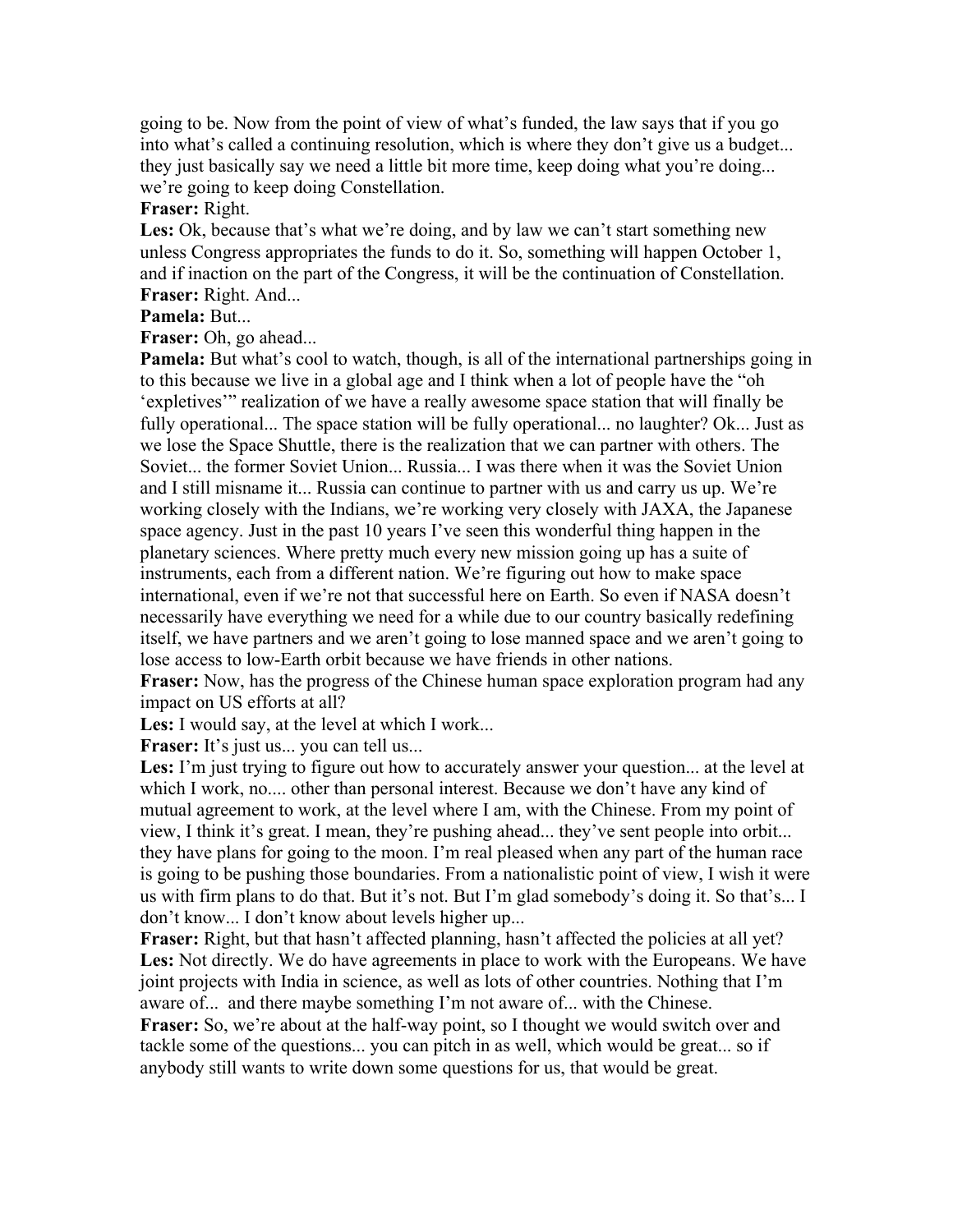**Pamela:** This is Kortney Hogan walking down the aisle. If any of you have sent us any email, she is the wonderful soul who answers all of your emails as best we can. She keeps me sane and keeps Fraser and I both chugging along as best we can. Yay for Kortney! **Fraser:** Alright...

Les: That's a lot of cards...

**Pamela:** There's more here...

**Fraser:** Oh man... I knew this would be rough... ok, so here's a good one... "For an amateur astronomer, what type of telescope would you recommend with a budget of around \$1500?"

**Pamela:** 1500? Ooooh... that's...

**Fraser:** That's getting to be a nice telescope.

**Pamela:** Yeah, so at \$1500, you can start to get a really reasonable 6-inch with a killer mount. Now the reason I say "with a killer mount" is you can have the best optical train in the world, the best lenses the best eyepieces, and if you stick it on a cheap, rickety, wooden tripod, that you bought for \$80, you're never going to have a good view. So you want to invest a third to half the price of the telescope, unless it's a Dob and then it's all one unit on a lazy-Susan. But for \$1500, invest in a solid "you could kill somebody with it," "you could walk into it at night and injure yourself and not your telescope," "solid as a rock" tripod. Then get a 5 or a 6-inch computerized telescope to put on it. Oceanside Photo and Telescope has some great packages at about that price, and the reason I recommend them is I've called them up and said, "I want to get yadda, yadda, yadda," and they've said, "No you don't. You want this other thing that's \$500 less." And so they'll be good to you.

**Fraser:** And definitely the computerized side of it is pretty great... there's some neat systems for that... they can triangulate, looking at different stars, or if you know the GPS coordinate and your time... then it's just great... you just go "Mars." Then your telescope goes over... it's great to learn your constellations the first time around, but after a while you really just want to be able to point it quickly and show people some stuff. So, how large is the entire universe? And not just the visible part...

**Pamela:** Oh, man... ok, we can't tell you how big the entire universe is... all we can do is put bounding boxes on it. We know that the part of the universe that we're able to see is no more than... last time I looked... the numbers may have revised... last time I looked... about 4% of the total universe. We know that from looking at the cosmic microwave background. There's no two places that look the same. If our universe was finite and closed... which we know it is... this would be the equivalent of standing on the edge of a donut, shooting two laser beams, and having them come back and hit you in the back of the head. The cosmic microwave background can kinda sorta do that if the universe was small enough that the laser beams had time to hit the back of your head. But since they haven't had the time necessary to wrap around and hit us in the back of the head, we know the universe is bigger than that. So this is how we get at the 4% estimate, and I hope I haven't just confused all of you. So once you get to the roughly 4%, I believe our current estimate for the visible universe is that it would be... I want to say 40-something billion light years across. So that would only be 4% of the minimum size of the universe. So, 40-something billion light years... lets call that 10-something billion light years per percent... back of the envelope... you're now looking at over 100 billion light years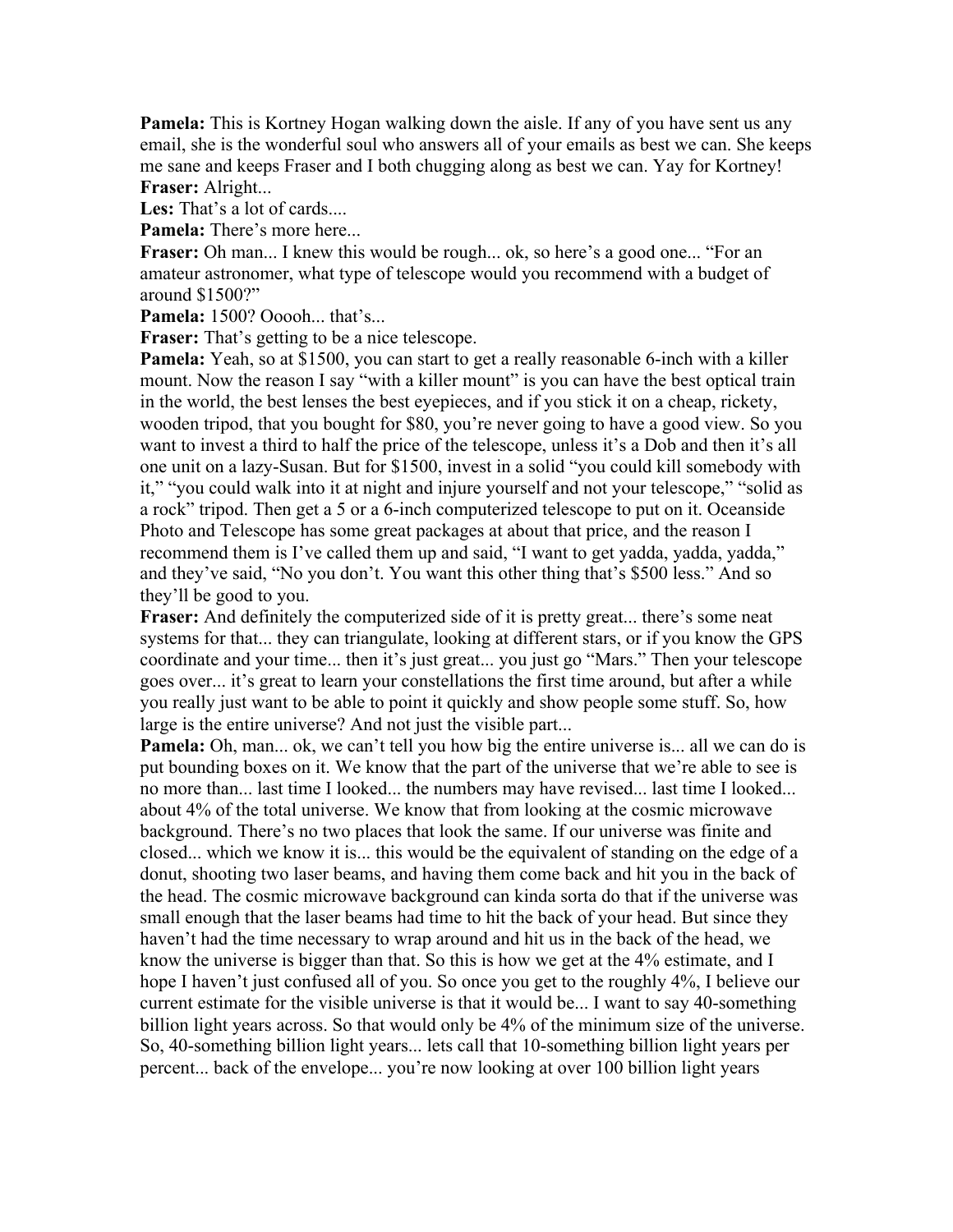minimum, minimum, minimum size. We'll check the numbers and post the checked numbers online.

**Fraser:** Um... I love this one... so, what thing—this is for both of you—would you try to discover with a reasonably unlimited budget? So, money is no object... what scientific question do you think we could reasonably go after and try to answer?

**Les:** Well, in my career in NASA... and I've been there about 20 years... the coolest job title I've ever had was Manager of Interstellar Propulsion Research. It was not actually to go to another star, but it was to take those first steps beyond the edge of the solar system so you could get data back before the people who launched it died. Ok... so it was a very simple goal. If I had the budget, I would invest in the technologies that let us go as far as we could go and get the data back in the lifetimes of the people who did it. Explore the outer reaches of the solar system, go through the Kuiper Belt, go look for something called the solar gravity lens point. The sun bends light... it's a lens... you can use it as an optic. There are different people who have proposed putting telescopes out... way, way out... like at 550 Astronomical Units... so I would try to take whatever the biggest engineering challenge is to go these distances and put money into it to make it happen. **Fraser:** Right.

**Les:** That would be what I would do.

**Fraser:** Pamela?

**Pamela:** So, the problem is there's some really awesome fundamental questions like what the heck is convection? We can mathematically describe it but the details of how something as simple as convection in stars... how it works... throw an infinite budget at that isn't really going to help us. But, I'd love to be able to fix all the details in stellar evolution so we can go aha! I know that star because it has this mass, this metallicity, this temperature and therefore it's this age and I can figure out everything about this star. We still come up against issues figuring out the life cycles of stars where we go ok, we understand when it's burning hydrogen, we understand this stage... but then there's this crazy stuff called mass loss. Trying to sort all these pieces together so that we stop ending up with theoretical trails that give us stars that are older than our current universe... we're getting better at it, but I'd love to be able to completely understand something as fundamental as a completely run of the mill star from inner core to outer surface without having mysterious things like "and we're going to wave our hands at convection now." Let's get rid of the hand-waving with stars. Better computer models, more people thrown at the problems, more people doing high-density plasma physics, and let's just keep exploding things with laser beams because that's how we start simulating all the reactions going on in supernova reactions... and we're starting to design things like petawatt lasers. Those are lasers that fire as much energy as the U.S. uses. That's kinda cool. **Les:** We could use those in advance propulsion, too.

**Pamela:** The problem is they tend to be kind of big. Don't fit on a rocket so well. **Les:** That's why we need more budget.

**Fraser:** And I think for me, would be to get something like the terrestrial planet finder somehow launched because really it's like within the next couple of decades we could... by we I mean they... we could build a mission that could observe the atmosphere of planets orbiting other stars. Within a couple of decades we could know conclusively if there's life in the universe apart from Earth. And that's like, for me, the most fundamental question that we could even possibly ask, and it's so close that we could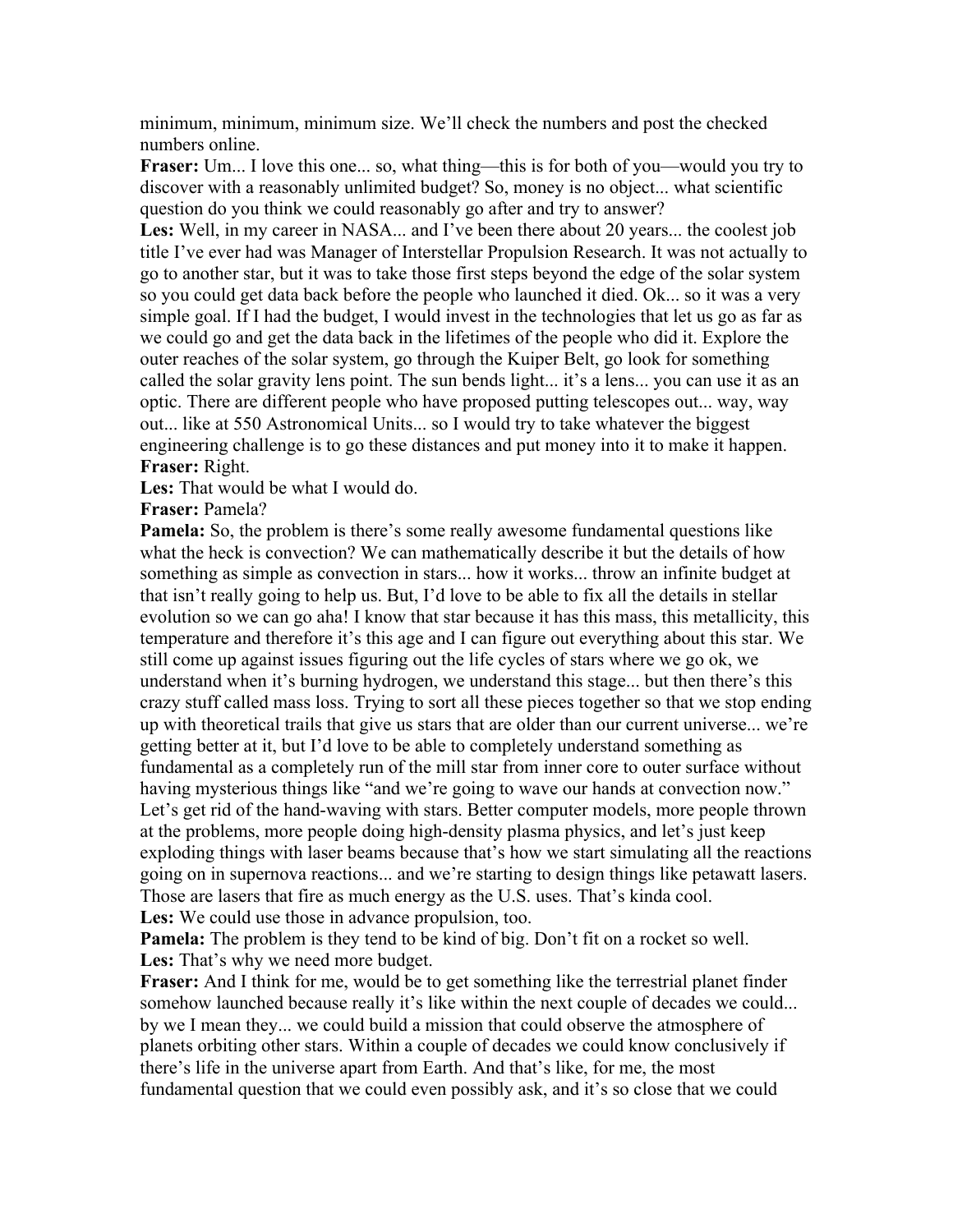have that answer. After a while, when the kids are looking through their books on science, they'll be a bunch of stars and yeah.. everyone knows that it's methane life over there and it's probably plants on this star. It will still be decades and decades after that before people can get a better view of them, but to just... just to know would blow my mind. Yeah... that would be great. Ok, so what is a virtual particle? Actually, I've had this question asked me a few times, so if I understand correctly, these are these particles that will pop out of nowhere... exist for a second... and then... what are they? **Pamela:** So virtual particles are basically... the word virtual—no... they're real... They just don't last very long. Energy and mass are the same thing.  $E = mc^2$  you've seen it on Homer Simpson. Any time you have energy, there's the probability that bits of it are going to rematerialize as a bit of matter and a bit of anti-matter. As long as they're close together, they're instantly going to go "whump" and go straight back to being energy again. Now, there's interesting exceptions. On the edges of black holes you might have this happen where one ends up on one side of the event horizon and the other ends up on the other side of the event horizon... and this is how black holes evaporate. Now generally the evaporation doesn't leave them empty like a cup of water set on the counter because there's a constant influx of particles that the amount falling in is greater than the rate of evaporation. So you can imagine putting a cup of water under a dripping faucet in a desert. Yes, the glass of water is trying very hard to evaporate, but it's not succeeding because of the influx of water. Well, that's how most black holes work. Now these virtual particles.. they crop up in lots of different places. I had a moment, not too long ago, of... but if all electromagnetic forces are carried by photons... particles of light... where's all the light when you stick your refrigerator magnet to the refrigerator? It's a fundamental question that I can't believe none of my freshmen physics majors ever asked, but it stopped me cold one day and I went and found a theorist. They're scary-brilliant and you leave them alone with whiteboards and they start drawing Fermi diagrams, and he's like oh yeah... it's all just virtual photons, so when you stick your refrigerator magnet to the refrigerator, there is imaginary... virtual... whatever you want to call it... photons holding it there... communicating the force between the magnet and the refrigerator. At the end of the day, it's just energy. But, you're just energy, too. It's just different faces of energy. **Fraser:** Alright, I've got an easy one for you.

**Pamela:** Oh, no...

**Fraser:** What is time?

**Pamela:** Would you like to take this one?

**Les:** No...

Fraser: I'll give you one minute... of time...

**Pamela:** Ok, this is actually something that Einstein did a fairly good job for us defining. Time is what you get when you require light to be traveling at a constant velocity. So, if you shine a flashlight from me to the back of the room, and I wait for it to come back, and I time that journey of the light beam, that can be defined as my clock. I can watch how quickly it moves, I can measure distances. At the end of the day, the fascinating thing is, the ticking of my clock changes as I move to keep the velocity of light constant. This is one of those mind-breaking things. No matter what you do, light always travels the same speed. Now this means that if you hop up, you get your jet pack... I want a jet pack... you get your jet pack and you're chugging out towards Pluto because you want to explore the Kuiper Belt and you're going at a reasonable fraction of the speed of light and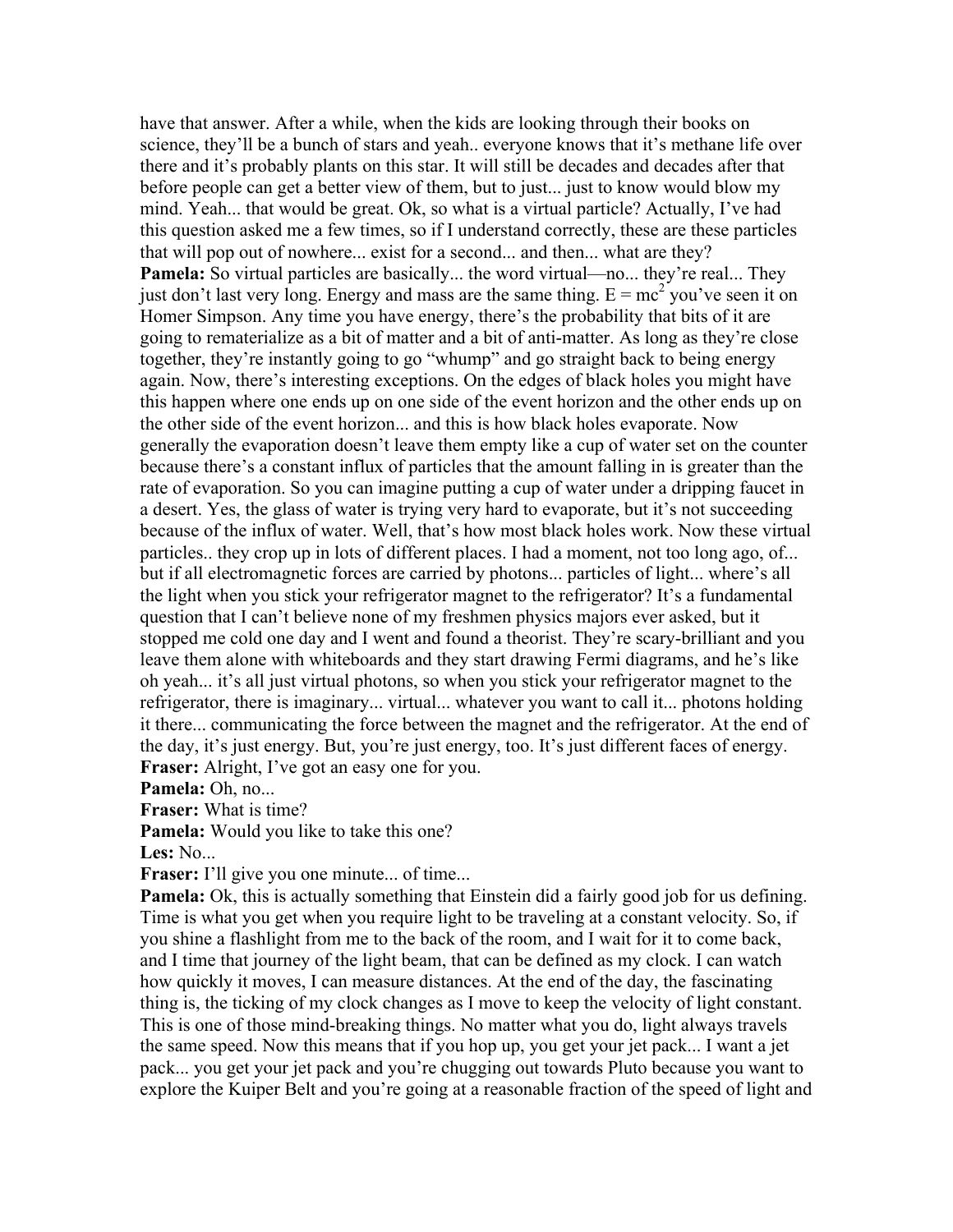you shine your light to light up Pluto in the foreground... it's going to take a long time for the light to get there... well, as you watch that light beam race away, you might be going a significant fraction of the speed of light, but you still see that light beam going the same speed. Now, the only way that is possible is if your watch is slow. So the way to think of this is... you're driving down the highway... you're going 30 miles per hour... this car zips past you and to your eyeballs, which are used to standing on sidewalks, it seems like that car zips past you at 30. Well you know from your speedometer that you're going 30. You see this other car zip by. It appears, relative to you, to be going 30... so you can guess that it's going 60. And cops do this periodically when they ticket you... not so much anymore—they have radar. Now if, standing on the sidewalk, you shine a flashlight and it appears to be going one speed, and when you're in the car going 30, going 60, going 600,000, it always appears to be going the same speed. That means that your watch has to slow down... which is very strange to think about... but the faster you go, the slower time is. If you hit the speed of light, time stops. Now this means that a photon emitted in the first moments of the universe, that gets absorbed by your eye, to that photon, it lived and died in the same moment. But to you, you're experiencing a bit of light that 13.7 plus or minus 0.1 something-new-I-haven't-memorized-yet billion years old. So light experiences no time. That's kinda cool.

**Fraser:** Done! You saw it right here. Alright... this is good. So, radiation is a pretty significant hazard in outer space. What are the plans to protect astronauts from radiation for long-term space flight?

**Les:** Well, there are two types of deep-space radiation you have to worry about with space travel and people. One is what comes from the sun which tends to be lower in energy, but pretty intense when it happens. The other is what's called the galactic cosmic rays, which are very high-energy particles coming in from outside... galactic... which are a lot higher in energy, but there are a lot fewer of them. So with regard to the ones that come from the sun, when the sun gets very active and there's a coronal mass ejection, and lots of ionizing particles coming out, those can basically hit an unshielded spacecraft and kill the astronauts. So, the designs that are thought of are to use water... water is a pretty good radiation shield... and have storm shelters so that when there is a storm that's observed coming from the sun, the astronauts can take shelter in a central part of the ship that has lots of mass to protect them from that radiation. And that would work pretty well. One thing I want to mention is that a little mass is a bad thing... a lot of mass is a good thing. Because when the radiation hits, it interacts with some of this mass and can create what's called a particle shower... secondary particles which can do a lot more damage than the initial radiation. So you want to make sure it's not just a little bit of mass... it's the right amount to stop a lot of it. So you could go into a central core, and that's actually been designed into some of the concepts for deep-space missions. There's not a lot we can do for the galactic cosmic rays because they will basically go right through most of the shielding and over the long term it will increase the long-term cancer risk for astronauts and other people who do the deep space exploration. There have been ideas about trying to create an artificial magnetosphere. See, here on Earth we essentially have a deflector screen around us that's caused by the earth's magnetic field and the trapped radiation that's in there. It tends to deflect a lot of this radiation...some of it still gets to the ground but not a lot. The idea is to do that in the spacecraft, but you need really intense magnetic fields to be able to affect these really fast-moving particles. We haven't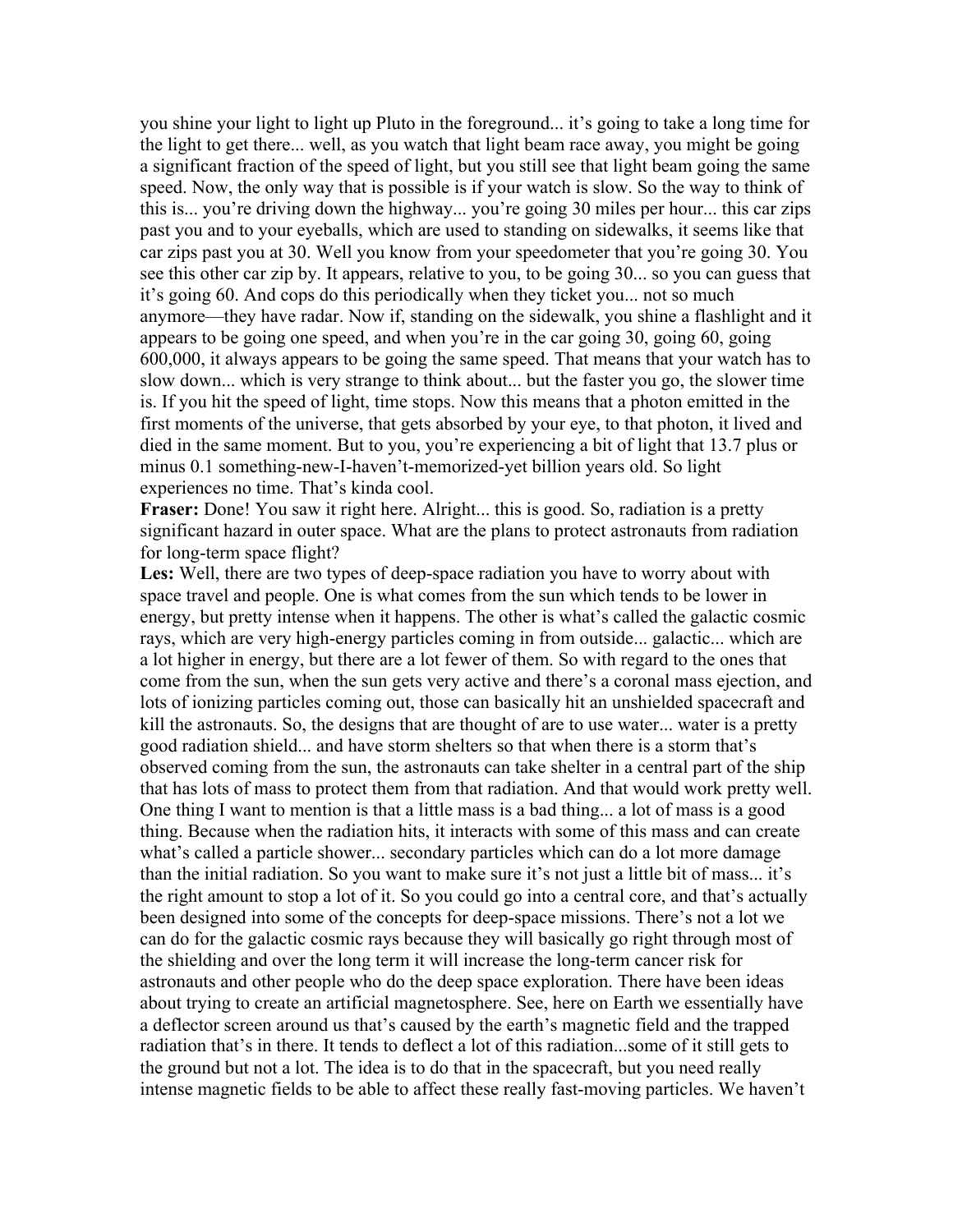really found a practical way to do that yet. So the answer is just shielding is the best way to do it, and just accept some of the risk for the longer term. And I haven't met too many astronauts... in fact I can't think of a single one that I've asked the question to... who've said I would not be willing to take the risk given the opportunity to go to Mars. So, we have to accept some risk, I think, is the answer.

**Pamela:** And one thing that's really cool, and a lot of you know that I'm really into citizen science, our current astronauts do have to worry about getting zotted by coronal mass ejections and there's a citizen science project called Solar Stormwatch that takes images from the STEREO missions, which are two imagers... one leading the earth in orbit, one trailing the earth in orbit... looking at the space between the sun and the earth. When you have two sets of eyes looking, you can actually figure out the trajectories of things that get shot in this direction. We ask everyday people like you, because NASA doesn't have enough people to do this, to look at the images that come down every single hour and help us predict do we need to worry or not? As the sun is starting to get active again, a lot of scientists are excited because hey, we can do cool science. But, it is a much larger health hazard for the astronauts. You can be part of realizing... oh, no... astronauts need to take shelter now by using Solar Stormwatch.

**Fraser:** So, did anyone have any questions they would like to ask us directly that's occurred to you now, either about science, space, astronomy, or even just the show? About Pamela's brain? Yeah... go ahead...

**Questioner 1:** Oh, this is just something regarding what you've just mentioned that I've heard before... Is it true that the Apollo astronauts essentially got lucky regarding radiation from the sun?

**Pamela:** Yes, totally...

**Les:** Yeah, totally... that's right... It was a time where there was not a lot of activity and within a reasonable window of weeks, I think, on one of the missions there was a solar event that had they been in transit, it would have been what NASA calls a bad day. It could have been very bad for the astronauts. That's exactly right.

## **Questioner 1:** Thank you.

**Les:** And that's something we're going to have to worry about if we do go back to the moon or we go to a near-Earth object and the astronauts are outside in EVA, you're not going to get a lot of warning when this happens. And the reason it's not a big issue for the space station is you still have a lot of that shielding... even though you're out of the atmosphere, you're still within the magnetosphere of the earth and you get that shielding at the space station. So if something happens, they need to be aware of it but it's not as time-critical as it would be if you were on your way to Mars or on the surface of the moon.

**Pamela:** And with some of the coronal mass ejections, they come with different velocities. Some of them, given proper warning, they could actually evacuate the International Space Station, evacuating the moon is a bit harder... but this is where looking for things like holes into empty lava tubes becomes extraordinarily important. A project called Moon Zoo is actually... again citizen science... asking people like you to help us look at images from the Lunar Reconnaissance Orbiter to identify places where you have a channel where lava had cut and left a big hollow tunnel and it caved in, in part. And going into these caves... getting dirt, ice, soils, between you and the radiation... that's one way that we can protect our astronauts.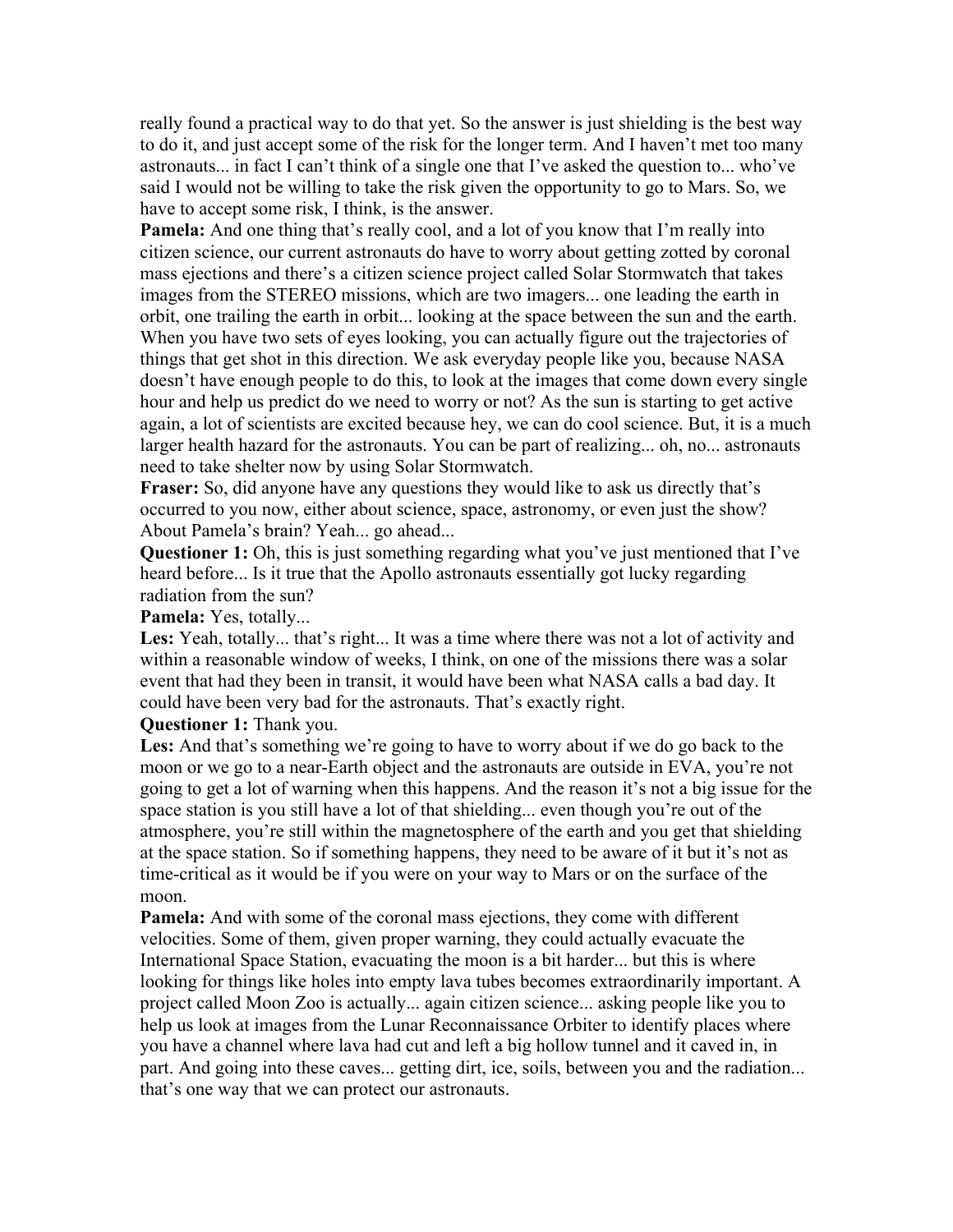**Questioner 2:** Hello. This question may be a little too political and theoretical, but NASA's a military agency, so...

**Pamela:** No...

**Les:** Government... government...

**Questioner 2:** I meant to say government... I apologize... When you're talking about high-energy space propulsion systems like petawatt lasers, those make good weapons. If a government is building it, that has all these political implications... You know, if NASA builds a laser that can vaporize stuff on the moon, etc., etc., how big of a problem do you think that's going to be in developing truly high-energy propulsion systems, or just highenergy technology needed for space exploration and such?

**Fraser:** Well, the governments in the United States and around the world have enough nuclear weapons to kill us all ten times over... so now they're going to kill us all and then shoot us with lasers?

**Pamela:** Lasers on sharks...

**Fraser:** No, I mean, that genie is out of the bottle... we need lasers for space research. **Pamela:** There's much more subtle things that we have to worry about. For instance, the Chinese have been practicing hitting satellites together... imagine suddenly we lost our entire GPS network... imagine if we suddenly lost our cell phone communications network... our weather satellites... our imaging satellites... That's a much more subtle way to take things out. As we've unfortunately been learning in our current economic situation, it's the really big weapons that don't necessarily matter... because they're really easy to spot... it's the little subtle ones that you can carry in suitcase or cause by... I'm going to move my satellite this way so that it sits in front of another one... isn't that fun... Those are the things that we can't defend against and are much more dangerous. Petawatt lasers you can... in theory DOE is funding them... eventually use them to generate energy. So, there's lots of different ways.

**Questioner 3:** If you were in orbit around a black hole, a safe orbit... close enough to observe it... just a quiet non-feeding black hole... what would Hawking radiation look like?

**Pamela:** Oh, crud. I should know this. It has a characteristic radiation pattern... I'm afraid I just don't remember... I'm sorry. What we're really actually hoping for is... or not "we" in general... some of us are really hoping that with CERN, as they run these collisions, that they will at some point create a microscopic black hole.... something that's completely safe and evaporates very quickly in a burst of Hawking radiation because then Hawking can get a Nobel Prize and that would be awesome! That's the problem with being a theorist... you can't get a Nobel until an experimentalist comes up and proves you're right. And we haven't actually observed Hawking radiation yet. It's a wonderful, beautiful theory that most of us believe is true, but it's a belief system with no evidence attached to it. There is a theoretical characteristic radiation pattern... I'm sorry I don't remember the details of it, but hopefully we'll get to see it over in Switzerland and France in the not-too-distant future.

**Fraser:** Anyone else have a question?

**Questioner 4:** Yes... pound for pound... I have 2 questions, actually. Pound for pound, is it cheaper to put humans or machinery into space? And with that in mind, is there a higher velocity that you can push machinery than you can push humans because of the g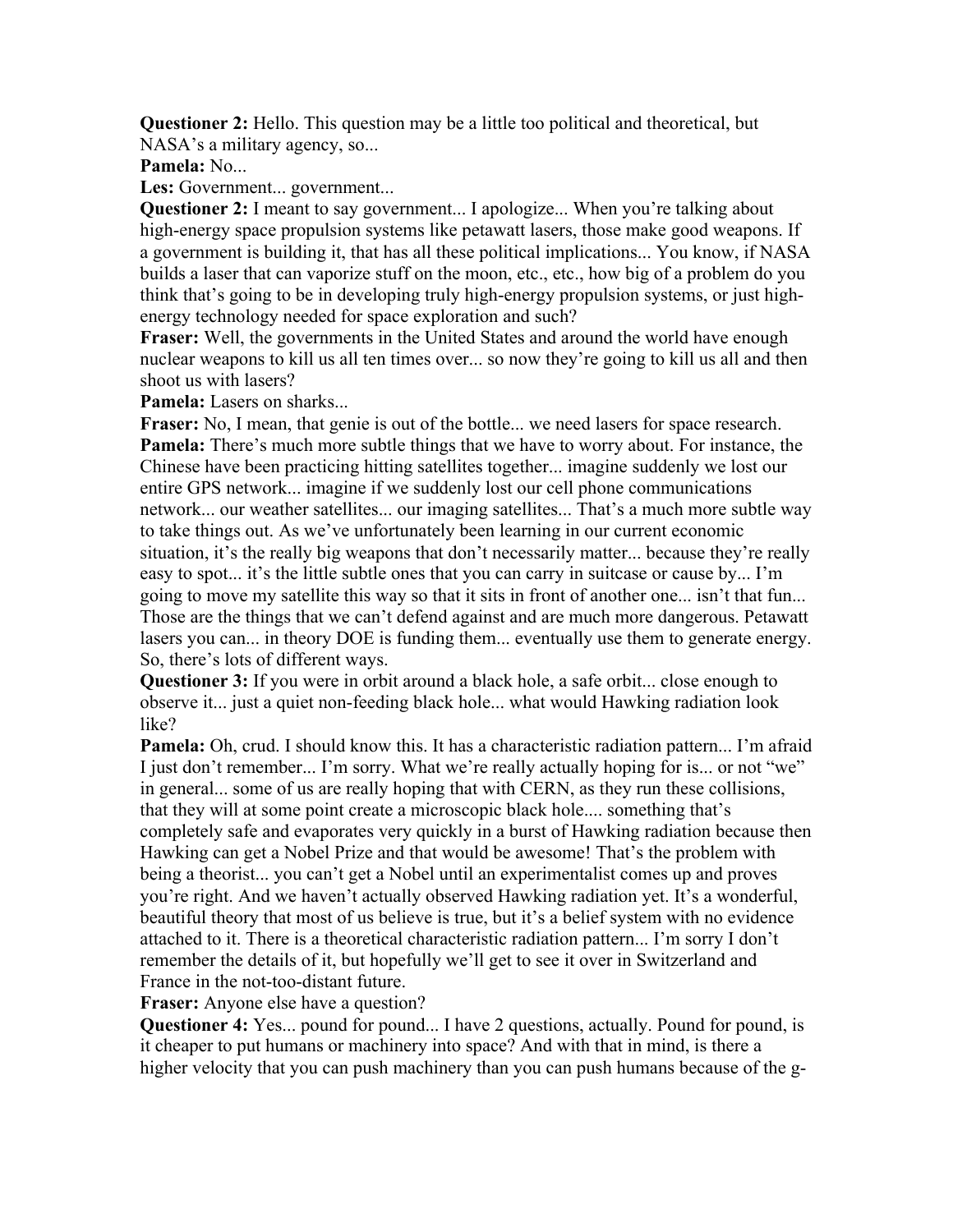forces? And second question just for Pamela... when you said that astronauts get zotted by the sun, is that "zotted" with a "t" or with a "d?"

**Pamela:** Z-O-O-T-E-D

**Questioner 4:** Because the thing you hear is important. If it's zotted with a "d" like "Kneel before Zod..."

**Pamela:** Pass! Anyone who's ever IM'd with me knows I can't spell... I'm going to go with zotted... spell it how you will. What was your other question?

**Les:** I'll just answer the question about that... it's interesting because on a pound for pound basis I believe that the robotic spacecraft costs more per pound but the amount of pounds you need to support people is far larger. So when you're talking about sending a vehicle that carries people, it's going to be a lot more expensive because you need so much of it. We demand these things like air and water and radiation shielding and all these other things that you don't have to put on robotic spacecraft. So just in terms of launch mass and how much it costs for each kilogram of mass, they're both kind of expensive...

**Questioner 4:** Is there a fuel cost saving because you can push harder?

**Les:** Well... force equals mass times acceleration. So the more mass you have, you gotta have more propulsion to get it to the speeds that you want to go to. That's why these big rockets are good for big payloads because you can lift a lot of propellant to push it where you want to go.

**Pamela:** So what I think you're getting at is... so you're asking about acceleration because human beings... it's bad when you go faster than about six g-forces because we tend to stop having blood in our brain. Fighter pilots will occasionally go faster than that, astronauts will occasionally... it's not faster... it's accelerated more than that... So we can get... like New Horizons is zipping through the solar system but that sucker accelerated really slowly because it's an ion drive. It's the acceleration that causes you to feel the gforces, not the velocity. So I could very, very slowly... you would die in the process because you don't live that long... accelerate you close to the speed of light. By doing it slowly, you'd never experience any bad g-forces... you'd just not live that long to see you get close to the speed of light. I could also accelerate you very fast to something slow, like 100 miles per hour, and kill you in the process because I accelerated you too fast. So it's a combination of acceleration and velocity, but in all reality, it costs too much energy-wise to have the really fast accelerations. This is why we use energy-conserving orbits that take six-ish months to get to Mars when we could just full-throttle it all the way. Every pound you put into orbit costs more. Every pound you put into interplanetary space costs more, and by using energy-conserving orbits it's slower, but it's cheaper. That's what matters....

Les: Plus the rocket equation limits you with rocket fuel because it's just not energetic enough. So you also get into the problem of can you contain that much energy to get the accelerations to make it a more rapid transfer. That's why you want to do some new technologies that are more efficient. You mentioned ion propulsion... ion propulsion is about ten times more efficient than chemical propulsion for every pound of propellant. But its acceleration is very... it's very small. Fortunately... or unfortunately... space is big. So no matter how low the acceleration is, it's going to take you a long time to get there. You can do it more efficiently and get up to very, very high speeds with a very low acceleration more efficiently with something like an electric propulsion system than you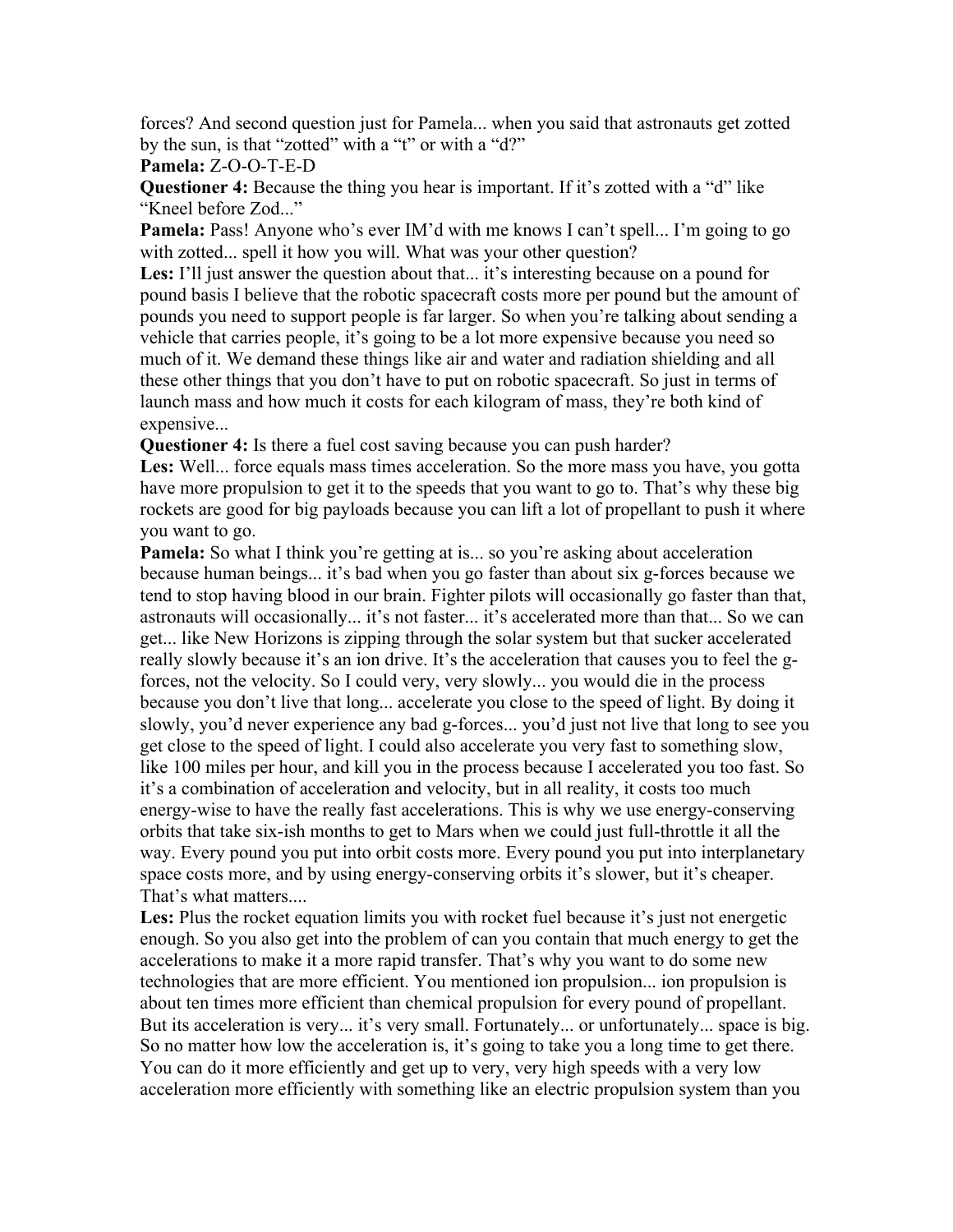can with a chemical system. It's a trade-off of where you want to go and how fast you need to get there and how much mass you want to take that really determines how you do it... whether you do it chemically and take a long time, or use one of these other propulsion systems... it just depends on what you want to do. There is no one size fits all. And I wish we had the antimatter drive so it could be, but we don't.

**Pamela:** Again, takes too much energy.

**Questioner 5:** The time dilation effect... how does that impact our ability to get reconnaissance from unmanned spacecraft... if we could ever get one to a neighborhood star in our lifetime? Would we be unable to get any data from it?

**Pamela:** No... that's not so much the time dilation effect as time lag. So, time dilation comes from... you get going really, really fast... you experience time at a different rate than your buddy... this is the twins paradox. One twin stays on Earth, the other one gets on a ship... accelerates really fast... experiences time at a slower rate... reverses direction, comes back, and is young. But if you get to another star, it's not that whoever got there is younger that you're dealing with... it's the fact that it takes 4 to 6 to 12 to 20 years for the information to get from that star back to Earth.

**Fraser:** Right, but if we were to send a spacecraft close to the speed of light, would we be able to communicate in any kind of rational way?

**Pamela:** No. We could match the signals so that as the signals hit the spacecraft they would be encoded at a rational rate. Mathematically that's very challenging. We don't have a powerful enough set of dishes to do that currently. But if you think about it, the information... by the time it gets there... is out of date. It's a complicated situation... you can't have realistic conversations.

**Fraser:** But that would only really be a problem if you were going 99% the speed of light?

**Pamela:** Well, you start to notice it at any significant percent of the speed of light. **Fraser:** 10% the speed of light? 1% the speed of light?

**Pamela:** Yeah. You have to start encoding your information at different rates.

**Fraser:** Because from the spacecraft's point of view, hundreds of thousands of years or millions of years are going by on Earth... it's just experiencing a few hours... days... whatever?

**Pamela:** There's a whole myriad of effects. It's not just the time dilation that you have to worry about. It's also the frequencies. Any of you who've ever tried to tune a radio... as the spacecraft starts accelerating away from the earth, it starts seeing the signals from the Earth as redder and redder, as longer and longer, moving down the radio dial. As you change your velocity, you have to retune your radios. So you have this retuning effect, you have then... now you're starting to worry about relativistic effects, which is change in time, which is again changing your wavelength. So all of this comes out as a shift in color... it's a very complicated shift in color. This is an equation that at one point in grad school did make me cry. I was trying to figure out galaxies that are at cosmological distances and it was awful.

**Fraser:** But if you're having to worry about how to communicate with your relativistic spacecraft... that's a good problem to have.

Les: Yeah, I'm sitting here thinking "This would be great... let's solve it..."

**Pamela:** I don't want to solve it. I want some theorist to solve it.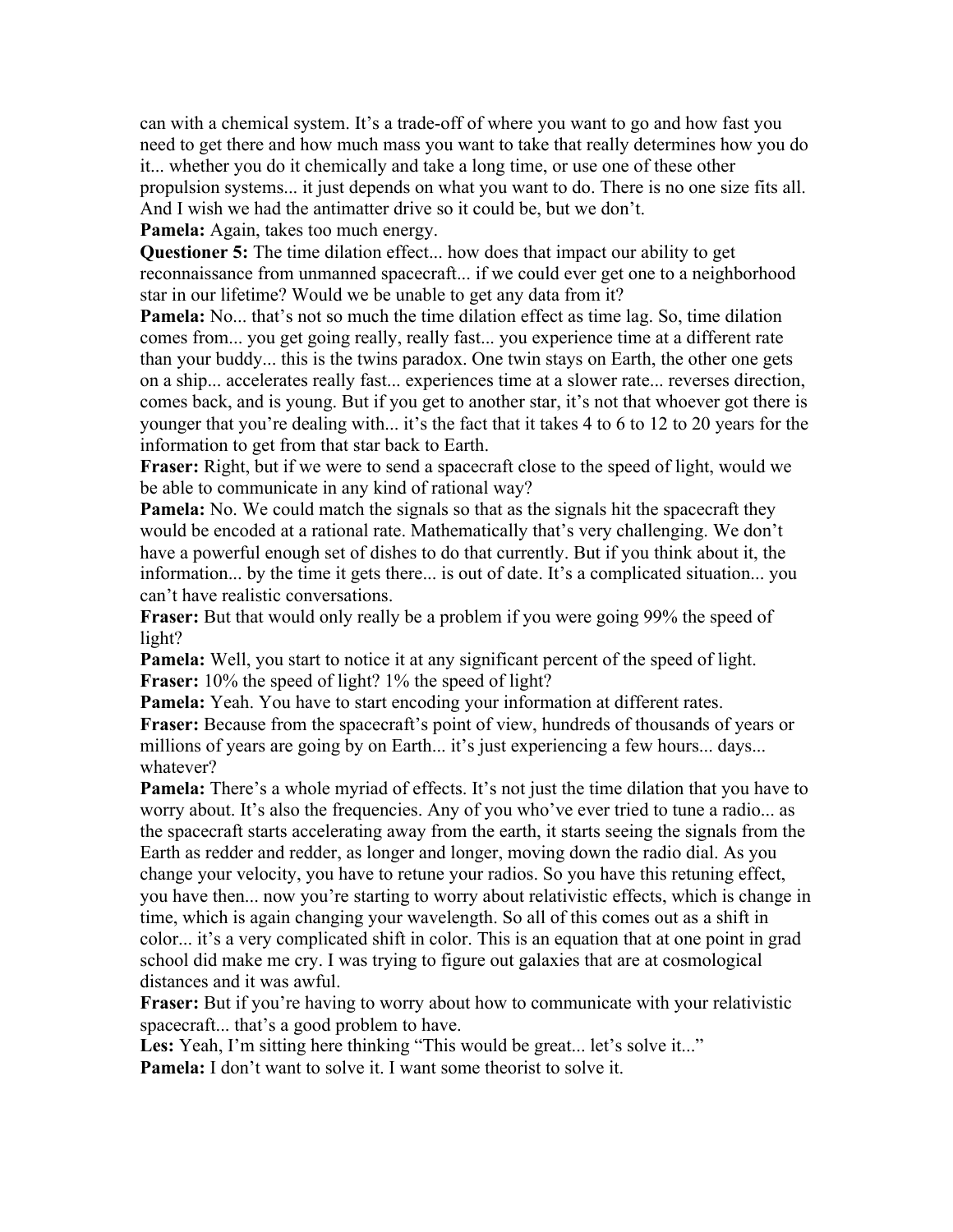**Questioner 6:** I have a question about black holes. We've all heard that when matter gets sucked into a black hole, it gets compacted and condensed down into a singularity, and I would assume that there would be a lot of mass with a super high density, and with density being equal to mass over volume, I would assume that the volume could not be equal to zero?

**Pamela:** So, the reality is, we can't really say anything about what happens within an event horizon. Physics kind of breaks... We're trying to figure out how to unify gravity and relativity and all of the different forces, and we're not there yet. When you actually start running the equations... and Phil Plait has done this more than I have, so I'm going to give you numbers I learned from him... the way it works out is black holes aren't actually single points of mass. Black holes get fluffier the more massive they are. So it's not infinite density in all reality, it's simply a density at which the neutrons are no longer capable of supporting one another. So you take a star, you remove the energy source in the center that's holding it up, because stars are carefully balanced between light pushing out and gravity pushing in. So you remove that light and the star collapses. If it's a star like our sun, it collapses until the protons and neutrons and electrons are all sort of going "ok, stop!" and in reality, it's the electrons pushing on each other with what's called an electron degeneracy pressure that ends up supporting a white dwarf. A white dwarf is take the mass of the sun, make it the size of the moon, and it's held up by electron degeneracy pressure. Now add too much mass on top of that and the electrons give off a collective expletive and give up. Protons and electrons combine into neutrons.... there's a burst of particles given off... and now you have something that's all the neutrons going... ok, I'm pushing against you... we're fine.... Keep throwing more mass on and the neutrons give up... this is where you end up with a black hole. This means that you could also have a five particle black hole, it's just that those particles are so compacted together that neutrons wouldn't fit in that space. So we don't know inside of a black hole, is all the mass condensed into a singularity... we don't think so. But we do know that the physics is radically different and we can describe the state of electrons pushing on each other. We can describe the state of neutrons pushing on each other, once you crush the neutrons into oblivion... physics stops. We're waiting for the next brilliant mind to help us out of this particular corner.

**Fraser:** But it's possible there's something in there that has physical...? It's possible that it is continuing to collapse at increasing acceleration... forever... getting smaller and smaller and smaller, and it's possible...?

**Pamela:** If it's not feeding, it's probably not still collapsing. It probably stops that process at some point. This gets into all sorts of weird time dilation issues. I was talking to a theorist because apparently I hate myself and...

Les: I'm noticing a trend here...

**Pamela:** ...he was explaining that one of the problems you run into is as the stuff starts collapsing down and accelerating faster and reaching higher and higher velocities, time essentially stops such that it may be that no black hole has actually had the time necessary to form because of time dilation effects. But the black holes are actually there because we can see them, but how do you disentangle all these time effects... it's something that people are still struggling to conceptualize. Computers don't have a problem with it... they'll spit the math out for us and then we sit there and go oh, where's the philosopher?